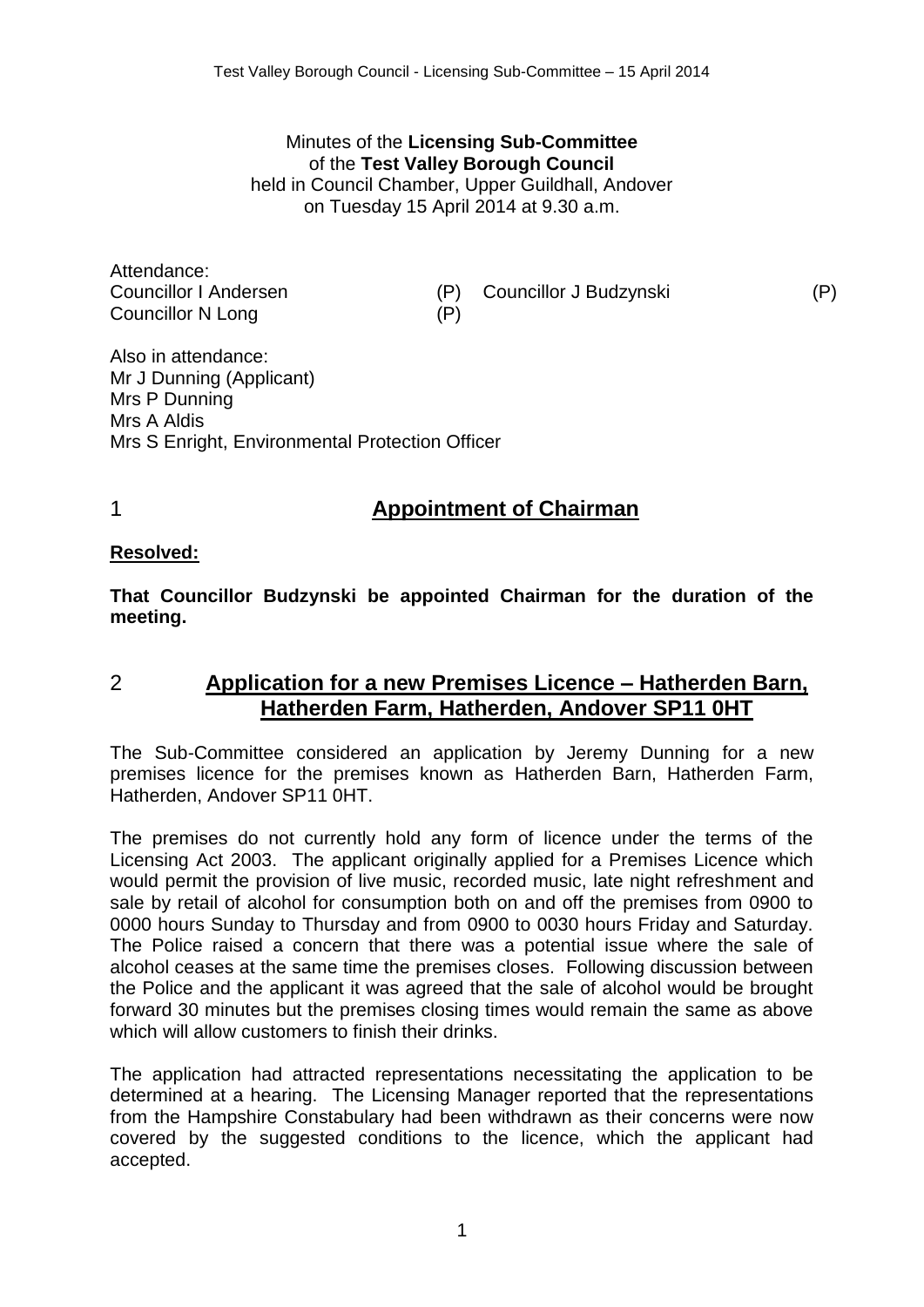Representations had also been received from the Environmental Protection team of the Council's Environmental Health Service and 3 other persons. These representations were on the grounds that the licensing objective of prevention of public nuisance would not be achieved due to the potential for noise nuisance.

The Applicant, Mr Jeremy Dunning, was invited to address the Sub-Committee. He explained the reason for the application was to expand the business. The premises had previously held functions utilising temporary events notices but as they wish to hold more than 12 functions a year a permanent Premises Licence was now sought.

The applicant confirmed that it was his intention to limit the number of functions to 20 per year and they would mostly be weddings. He accepted that there had been some initial problems when the venue commenced operating but went on to explain that much work had already been done to mitigate them.

Mr Dunning referred to the objections received to the application from the local residents. He had discussed them with the Environmental Health Service and agreed 7 conditions to address them.

The Environmental Protection Officer confirmed that the suggested conditions should limit the noise levels to acceptable levels and not cause a nuisance to the neighbouring residents.

The Sub-Committee then heard representations from Mrs A Aldis who stated that the noise levels had been unacceptable and caused a public nuisance at previous functions. She was not confident that the applicant was able to be robust enough to prevent further occurrences.

The Sub-Committee were then given to opportunity to ask questions of the representatives of each of the parties and the parties of each other.

The Chairman adjourned the meeting to enable the Sub-Committee to consider the matter.

Upon return, the Chairman informed the meeting that the Sub-committee, in reaching its determination upon the matter, had had regard to the National Licensing Guidance issued under Section 182 of the Licensing Act 2003, Test Valley Borough Council's own Licensing Policy, together with the representations made at the Hearing and in writing.

### **DECISION**

**The Sub Committee was satisfied that the discussions the Applicant and the Environmental Health Service had resulted in a number of conditions which in the Sub committees view were adequate to address concerns about noise and other nuisance arising from the use of the premises.**

### **Resolved:**

**That the premises licence be granted subject to the following conditions:**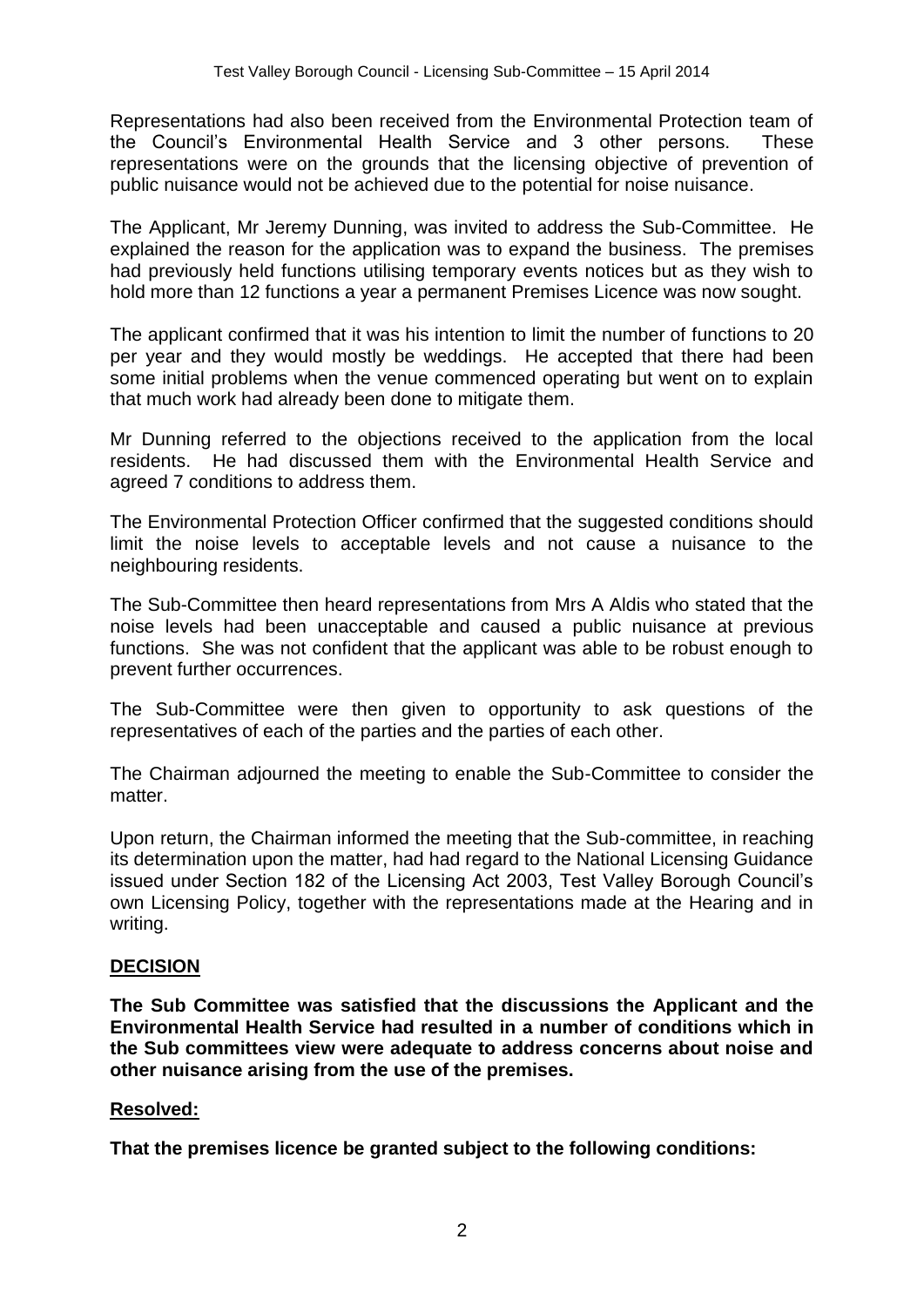- **1. A CCTV system with recording equipment shall be installed, operated and maintained at the premises. All recordings made by the system shall, be of evidential quality, indicate the time and date, be retained for a minimum period of 31 days and be made available for inspection and downloading upon request to an authorised officer of a responsible authority or the licensing authority..**
- **2. Staff will be trained regarding appropriate precautions to prevent the sale of alcohol to persons under the age of 18, the signs and symptoms of drunk persons and the refusal of sale due to intoxication. Records will be kept of such training which must be signed and dated by the member of staff who has received that training.**

**All training records will be made available for inspection by Hampshire Constabulary and any responsible authority upon request. Training records will be kept for a minimum period of two years. Training records will be kept on the licensed premises to which they relate.**

**3. There will be a Challenge 25 policy operating at the premises. Challenge 25 means that the holder of the premises licence shall ensure that every individual, who visually appears to be under 25 years of age and is seeking to purchase or be supplied with alcohol at the premises or from the premises, shall produce identification proving that individual to be 18 years of age or older.** 

**Acceptable identification for the purposes of age verification will include a driving licence, passport or photographic identification bearing the "PASS" logo and the persons date of birth.**

**Challenge 25' notices shall be displayed in prominent positions at the premises.**

**4. A written log shall be kept of all incidents and refusals relating to the licensable activities including refusals to sell alcohol and refusal of entry. The premises licence holder shall ensure that the refusals log is checked, signed and dated after each event.**

**The refusals log will be kept and maintained at the premises and will be available for inspection immediately upon request by Hampshire Constabulary and any responsible authority. The record of refusals will be retained for 12 months.**

- **5. At each exit point a prominent and clear notice will be displayed to the effect that customers should be considerate to local residents by leaving the premises and the area quietly.**
- **6. Live or recorded music constituting regulated entertainment shall not take place except on either a Friday or Saturday between 7pm and midnight.**
- **7. Live or recorded music constituting regulated entertainment shall not take place on consecutive days.**